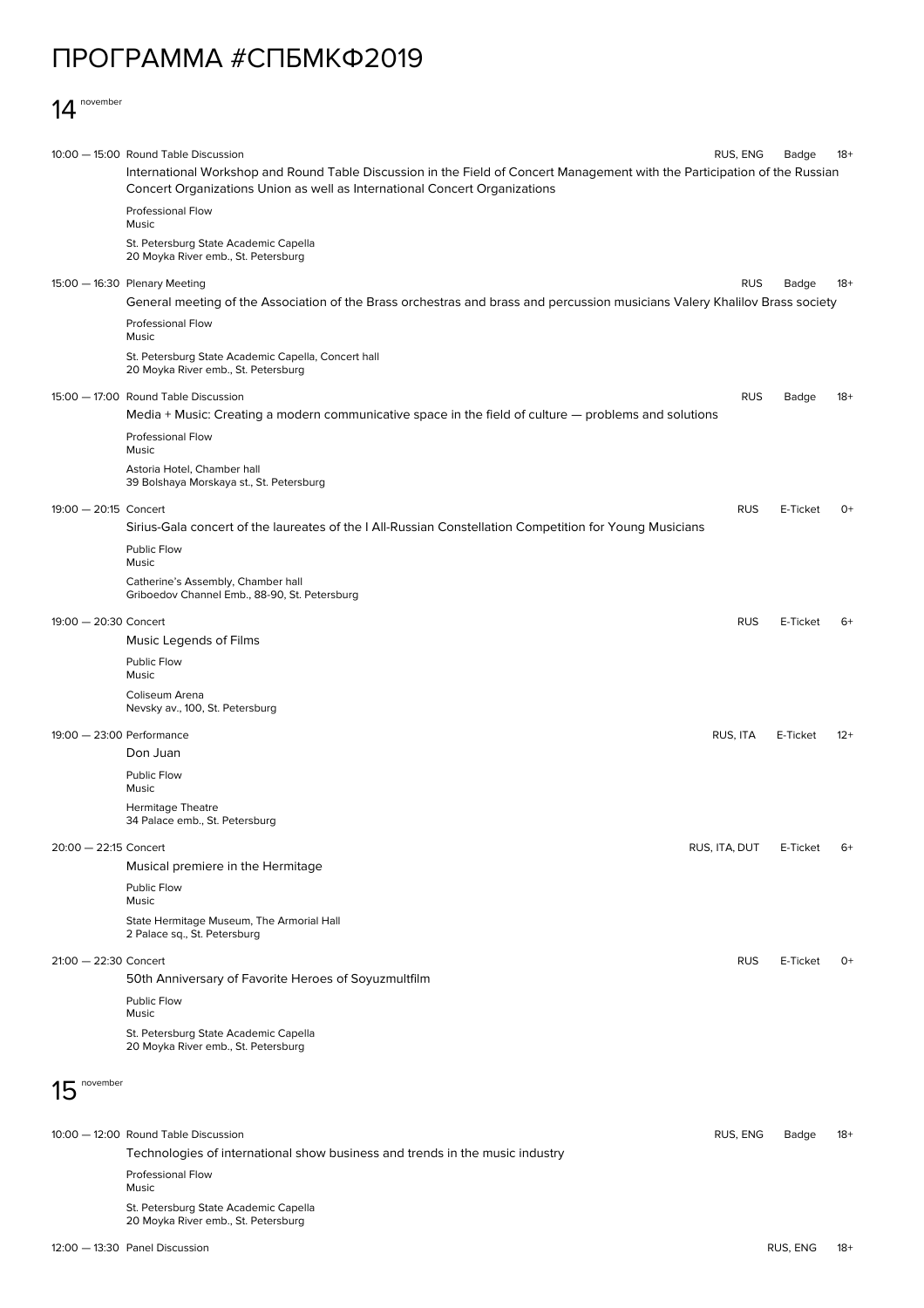|                                     | Musical dialogues of cultures                                                                                                                                                                            |               |            |                 |       |
|-------------------------------------|----------------------------------------------------------------------------------------------------------------------------------------------------------------------------------------------------------|---------------|------------|-----------------|-------|
|                                     | Professional Flow<br>Music                                                                                                                                                                               |               |            |                 |       |
|                                     | St. Petersburg State Academic Capella<br>20 Moyka River emb., St. Petersburg                                                                                                                             |               |            |                 |       |
| 14:30 - 15:00 Presentation<br>video | Presentation of architectural and artistic concept of the new concert hall in Sverdlovsk Philharmonic                                                                                                    | RUS, ENG      |            | Badge           | $18+$ |
|                                     | <b>Professional Flow</b><br>Music                                                                                                                                                                        |               |            |                 |       |
|                                     | General Staff Building, Atrium<br>6/8 Palace sq., St. Petersburg                                                                                                                                         |               |            |                 |       |
| video                               | 15:00 - 16:30 Plenary Meeting<br>Plenary session of the section «Music» chaired by the head of the section Denis Matsuev                                                                                 | RUS, ENG, CHI |            | Badge           | $18+$ |
|                                     | <b>Professional Flow</b><br>Music                                                                                                                                                                        |               |            |                 |       |
|                                     | General Staff Building, Atrium<br>6/8 Palace sq., St. Petersburg                                                                                                                                         |               |            |                 |       |
| 19:00 - 20:30 Concert               | Ansi Hong and the Chapel Symphony Orchestra conducted by Alexander Rudin                                                                                                                                 |               | <b>RUS</b> | E-Ticket        | $O+$  |
|                                     | Public Flow<br>Music                                                                                                                                                                                     |               |            |                 |       |
|                                     | St. Petersburg State Academic Capella, Concert hall<br>20 Moyka River emb., St. Petersburg                                                                                                               |               |            |                 |       |
| 22:00 - 23:00 Concert               |                                                                                                                                                                                                          |               | <b>RUS</b> | E-Ticket        | $O+$  |
|                                     | Return of the Masterpiece of Russian Music: Stabat Mater Cantata by Gavriil Lomakin<br>Public Flow                                                                                                       |               |            |                 |       |
|                                     | Music<br>St. Petersburg State Academic Capella                                                                                                                                                           |               |            |                 |       |
|                                     | 20 Moyka River emb., St. Petersburg                                                                                                                                                                      |               |            |                 |       |
| november<br>16                      |                                                                                                                                                                                                          |               |            |                 |       |
| video                               | 10:30 - 11:30 Panel Discussion                                                                                                                                                                           | RUS, ENG      |            | E-Ticket        | $18+$ |
|                                     | The opera and drama: plot and its interpretation in a modern musical theater<br>Professional Flow, Public Flow<br>Music                                                                                  |               |            |                 |       |
|                                     | General Staff Building, Atrium<br>6/8 Palace sq., St. Petersburg                                                                                                                                         |               |            |                 |       |
| 12:00 - 13:30 Concert               | Literary and musical fantasia based on Henrik Ibsen's play «Peer Gynt» on Edvard Grieg music                                                                                                             |               | <b>RUS</b> | E-Ticket        | $18+$ |
|                                     | Professional Flow, Public Flow<br>Music                                                                                                                                                                  |               |            |                 |       |
|                                     | General Staff Building, Atrium<br>6/8 Palace sq., St. Petersburg                                                                                                                                         |               |            |                 |       |
|                                     | 12:00 - 14:00 Round Table Discussion                                                                                                                                                                     | RUS, ENG      |            | Badge           | -18   |
|                                     | International workshop and Round table discussion in the field of concert management with the participation of the Russian<br>concert organizations union as well as international concert organizations |               |            |                 |       |
|                                     | <b>Professional Flow</b><br>Music                                                                                                                                                                        |               |            |                 |       |
|                                     | St. Petersburg State Academic Capella<br>20 Moyka River emb., St. Petersburg                                                                                                                             |               |            |                 |       |
| 15:00 - 16:00 Concert               | Presentation of the Symphonic Marathon - 2019                                                                                                                                                            |               | <b>RUS</b> | E-Ticket        | $0+$  |
|                                     | Public Flow<br>Music                                                                                                                                                                                     |               |            |                 |       |
|                                     | Catherine's Assembly, Chamber hall<br>Griboedov Channel Emb., 88-90, St. Petersburg                                                                                                                      |               |            |                 |       |
| 15:00 - 17:00 Concert               | The concert of fellowship holders of the New Names Fund under the direction of Denis Matsuev                                                                                                             |               | <b>RUS</b> | E-Ticket        | 0+    |
|                                     | Public Flow<br>Music                                                                                                                                                                                     |               |            |                 |       |
|                                     | St. Petersburg State Academic Capella<br>20 Moyka River emb., St. Petersburg                                                                                                                             |               |            |                 |       |
| $16:15 - 18:15$                     | Colloquium                                                                                                                                                                                               | RUS, ENG      |            | Badge, E-Ticket | 18+   |

video